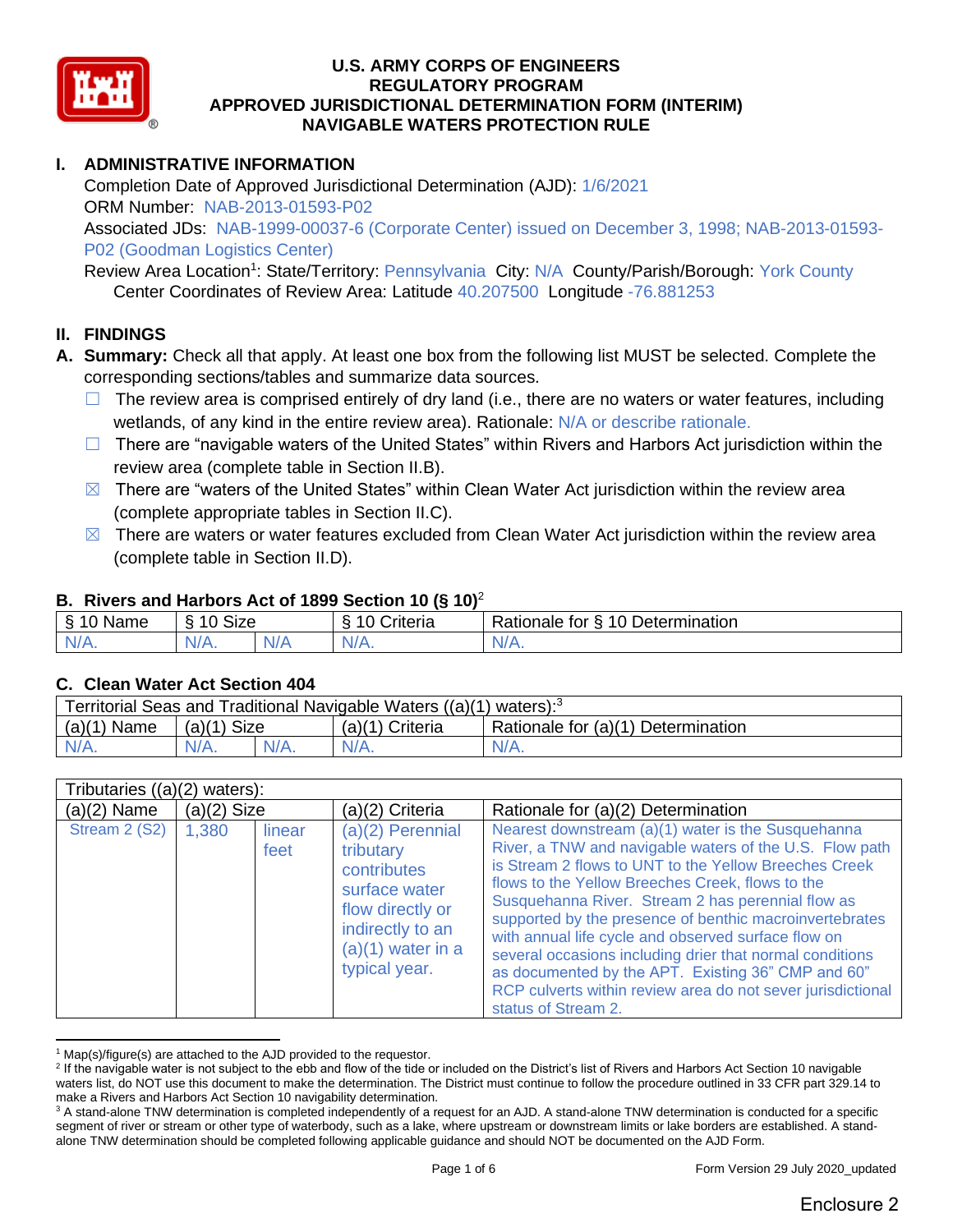

| Tributaries $((a)(2)$ waters):               |               |                |                                                                                                                                                 |                                                                                                                                                                                                                                                                                                                                                                                                                                                                                                                                                                                                                                                                            |  |  |
|----------------------------------------------|---------------|----------------|-------------------------------------------------------------------------------------------------------------------------------------------------|----------------------------------------------------------------------------------------------------------------------------------------------------------------------------------------------------------------------------------------------------------------------------------------------------------------------------------------------------------------------------------------------------------------------------------------------------------------------------------------------------------------------------------------------------------------------------------------------------------------------------------------------------------------------------|--|--|
| $(a)(2)$ Name                                | $(a)(2)$ Size |                | (a)(2) Criteria                                                                                                                                 | Rationale for (a)(2) Determination                                                                                                                                                                                                                                                                                                                                                                                                                                                                                                                                                                                                                                         |  |  |
| Stream 1 (S1)                                | 1,100         | linear<br>feet | $(a)(2)$ Perennial<br>tributary<br>contributes surface<br>water flow directly<br>or indirectly to an<br>$(a)(1)$ water in a<br>typical year.    | Nearest downstream (a)(1) water is the Susquehanna<br>River, a TNW and navigable waters of the U.S. Flow path<br>is Stream 1 flows to Priest Run flows to the Yellow<br>Breeches Creek flows to the Susquehanna River. Stream<br>1 has perennial flow as supported by the presence of<br>benthic macroinvertebrates with annual life cycle,<br>presence of finfish, and observed surface flow on several<br>occasions including drier that normal conditions as<br>documented by the APT. Existing 24" and 36" CMP<br>culverts within review area do not sever jurisdictional<br>status of Stream 1.                                                                       |  |  |
| <b>Stream 2</b><br>Trib. 1 (S2T1)            | 600           | linear<br>feet | $(a)(2)$ Intermittent<br>tributary<br>contributes surface<br>water flow directly<br>or indirectly to an<br>$(a)(1)$ water in a<br>typical year. | Nearest downstream (a)(1) water is the Susquehanna<br>River, a TNW and navigable waters of the U.S. Flow path<br>is Stream 2 Trib 1 flows to UNT to the Yellow Breeches<br>Creek flows to UNT to the Yellow Breeches Creek flows<br>to the Yellow Breeches Creek, flows to the Susquehanna<br>River. Stream 2 Trib 1 has intermittent flow as supported<br>by the presence of benthic macroinvertebrates and<br>observed surface flow on several occasions including<br>drier that normal conditions as documented by the APT<br>(2013-09-10). Existing 36" CMP and 60" RCP culverts<br>within review area do not sever jurisdictional status of<br>Stream 2 Trib 1.       |  |  |
| Stream <sub>2</sub><br><b>Trib. 2 (S2T2)</b> | 500           | linear<br>feet | $(a)(2)$ Intermittent<br>tributary<br>contributes surface<br>water flow directly<br>or indirectly to an<br>$(a)(1)$ water in a<br>typical year. | Nearest downstream (a)(1) water is the Susquehanna<br>River, a TNW and navigable waters of the U.S. Flow path<br>is Stream 2 Trib 2 flows to UNT to the Yellow Breeches<br>Creek flows to UNT to the Yellow Breeches Creek flows<br>to the Yellow Breeches Creek, flows to the Susquehanna<br>River. Stream 2 Trib 2 has intermittent flow as supported<br>by the presence of benthic macroinvertebrates cycle and<br>observed surface flow on several occasions including<br>drier that normal conditions as documented by the APT<br>(2013-09-10). Existing 36" CMP and 60" RCP culverts<br>within review area do not sever jurisdictional status of<br>Stream 2 Trib 2. |  |  |
| Stream 1<br>Trib. 1 (S1T1)                   | 475           | linear<br>feet | (a)(2) Intermittent<br>tributary<br>contributes surface<br>water flow directly<br>or indirectly to an<br>$(a)(1)$ water in a<br>typical year.   | Nearest downstream (a)(1) water is the Susquehanna<br>River, a TNW and navigable waters of the U.S. Flow path<br>is Stream 1 Trib 1 flows to UNT to Priest Run flows to<br>Priest Run flows to the Yellow Breeches Creek flows to<br>the Susquehanna River. Stream 1 Trib 1 has intermittent<br>flow as supported by the presence of benthic<br>macroinvertebrates and observed surface flow on several<br>occasions including drier that normal conditions as<br>documented by the APT (2013-09-10). Existing 24" and<br>36" CMP culverts within review area do not sever<br>jurisdictional status of Stream 1 Trib 1.                                                    |  |  |

| Lakes and ponds, and impoundments of jurisdictional waters $((a)(3)$ waters): |               |         |                   |                                    |  |  |
|-------------------------------------------------------------------------------|---------------|---------|-------------------|------------------------------------|--|--|
| $(a)(3)$ Name                                                                 | $(a)(3)$ Size |         | $(a)(3)$ Criteria | Rationale for (a)(3) Determination |  |  |
|                                                                               | $N/A$ .       | $N/A$ . | $N/A$ .           | $N/A$ .                            |  |  |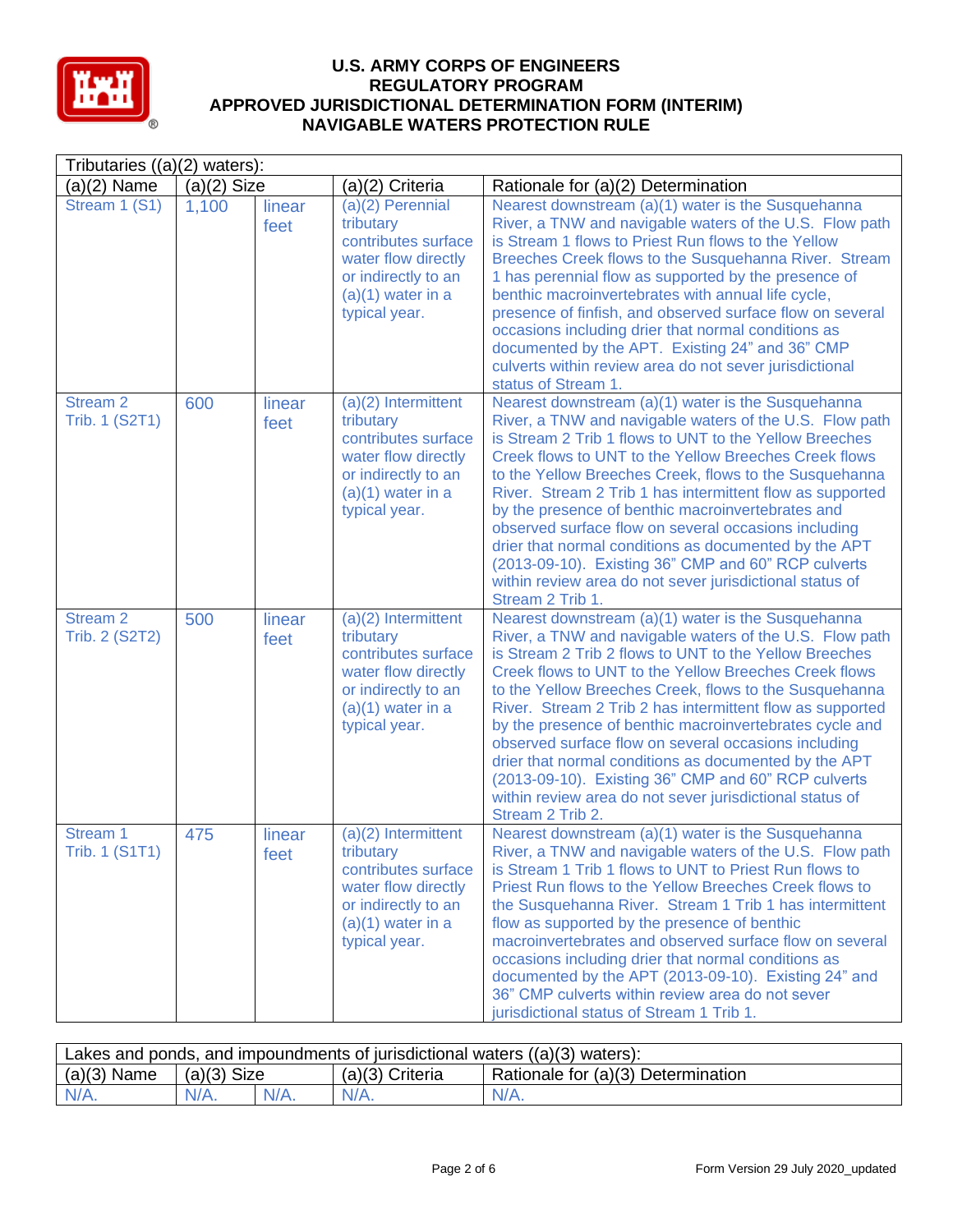

| Adjacent wetlands ((a)(4) waters): |               |                  |                                                                                                 |                                                                                                                                                                                                                                                                                                 |  |  |
|------------------------------------|---------------|------------------|-------------------------------------------------------------------------------------------------|-------------------------------------------------------------------------------------------------------------------------------------------------------------------------------------------------------------------------------------------------------------------------------------------------|--|--|
| $(a)(4)$ Name                      | $(a)(4)$ Size |                  | (a)(4) Criteria                                                                                 | Rationale for (a)(4) Determination                                                                                                                                                                                                                                                              |  |  |
| W-1 (PEM/PSS)                      | 0.99          | $\text{acre}(s)$ | (a)(4) Wetland<br>abuts an $(a)(1)$ -<br>$(a)(3)$ water.                                        | Wetland 1 directly abuts (bisects) both Stream 1 and<br>Stream 1 Trib 1, both determined to be jurisdictional<br>$(a)(2)$ waters.                                                                                                                                                               |  |  |
| $W-2$ (PEM)                        | 0.0184        | $\text{acre}(s)$ | $(a)(4)$ Wetland<br>separated from an<br>$(a)(1)-(a)(3)$ water<br>only by a natural<br>feature. | Wetland 2 is separated from Stream 1 Trib 1 by a natural<br>feature of approximately 20 feet in width. Wetland 2 is a<br>groundwater discharge seep originating on a hillslope<br>and contributes surface flow to Stream 1 Trib 1 in a<br>typical year via a narrow non-jurisdictional channel. |  |  |
| $W-3$ (PEM)                        | 0.0106        | $\text{acre}(s)$ | $(a)(4)$ Wetland<br>abuts an $(a)(1)$ -<br>$(a)(3)$ water.                                      | Wetland 3 directly abuts Stream 1 Trib 1, determined to<br>be a jurisdictional (a)(2) water.                                                                                                                                                                                                    |  |  |

## **D. Excluded Waters or Features**

| Excluded waters $((b)(1) - (b)(12))$ : <sup>4</sup> |                       |                  |                                   |                                                                                                                                                                         |  |  |
|-----------------------------------------------------|-----------------------|------------------|-----------------------------------|-------------------------------------------------------------------------------------------------------------------------------------------------------------------------|--|--|
| <b>Exclusion Name</b>                               | <b>Exclusion Size</b> |                  | Exclusion <sup>5</sup>            | Rationale for Exclusion Determination                                                                                                                                   |  |  |
| $W-4$                                               | 0.0429                | $\text{acre}(s)$ | (b)(1) Non-adjacent<br>wetland.   | Small, isolated, wetland depression<br>constructed/excavated in uplands incidental to<br>the construction of a waste fill area associated<br>with highway construction. |  |  |
| $W-5$                                               | 0.0319                | $\text{acre}(s)$ | (b)(1) Non-adjacent<br>wetland.   | Small, isolated, wetland depression<br>constructed/excavated in uplands incidental to<br>the construction of a waste fill area associated<br>with highway construction. |  |  |
| $W-6$                                               | 0.0135                | $\text{acre}(s)$ | (b)(1) Non-adjacent<br>wetland.   | Small, isolated, wetland depression<br>constructed/excavated in uplands incidental to<br>the construction of a waste fill area associated<br>with highway construction. |  |  |
| $W-7$                                               | 0.0073                | $\text{acre}(s)$ | (b)(1) Non-adjacent<br>wetland.   | Small, isolated, wetland depression<br>constructed/excavated in uplands incidental to<br>the construction of a waste fill area associated<br>with highway construction. |  |  |
| $W-8$                                               | 0.0211                | $\text{acre}(s)$ | $(b)(1)$ Non-adjacent<br>wetland. | Small, isolated, wetland depression<br>constructed/excavated in uplands incidental to<br>the construction of a waste fill area associated<br>with highway construction. |  |  |
| $W-9$                                               | 0.0057                | $\text{acre}(s)$ | (b)(1) Non-adjacent<br>wetland.   | Small, isolated, wetland depression<br>constructed/excavated in uplands incidental to<br>the construction of a waste fill area associated<br>with highway construction. |  |  |
| $W-10$                                              | 0.0069                | $\text{acre}(s)$ | (b)(1) Non-adjacent<br>wetland.   | Small, isolated, wetland depression<br>constructed/excavated in uplands incidental to<br>the construction of a waste fill area associated<br>with highway construction. |  |  |

<sup>4</sup> Some excluded waters, such as (b)(2) and (b)(4), may not be specifically identified on the AJD form unless a requestor specifically asks a Corps district to do so. Corps districts may, in case-by-case instances, choose to identify some or all of these waters within the review area.  $5$  Because of the broad nature of the (b)(1) exclusion and in an effort to collect data on specific types of waters that would be covered by the (b)(1)

exclusion, four sub-categories of (b)(1) exclusions were administratively created for the purposes of the AJD Form. These four sub-categories are not new exclusions, but are simply administrative distinctions and remain (b)(1) exclusions as defined by the NWPR.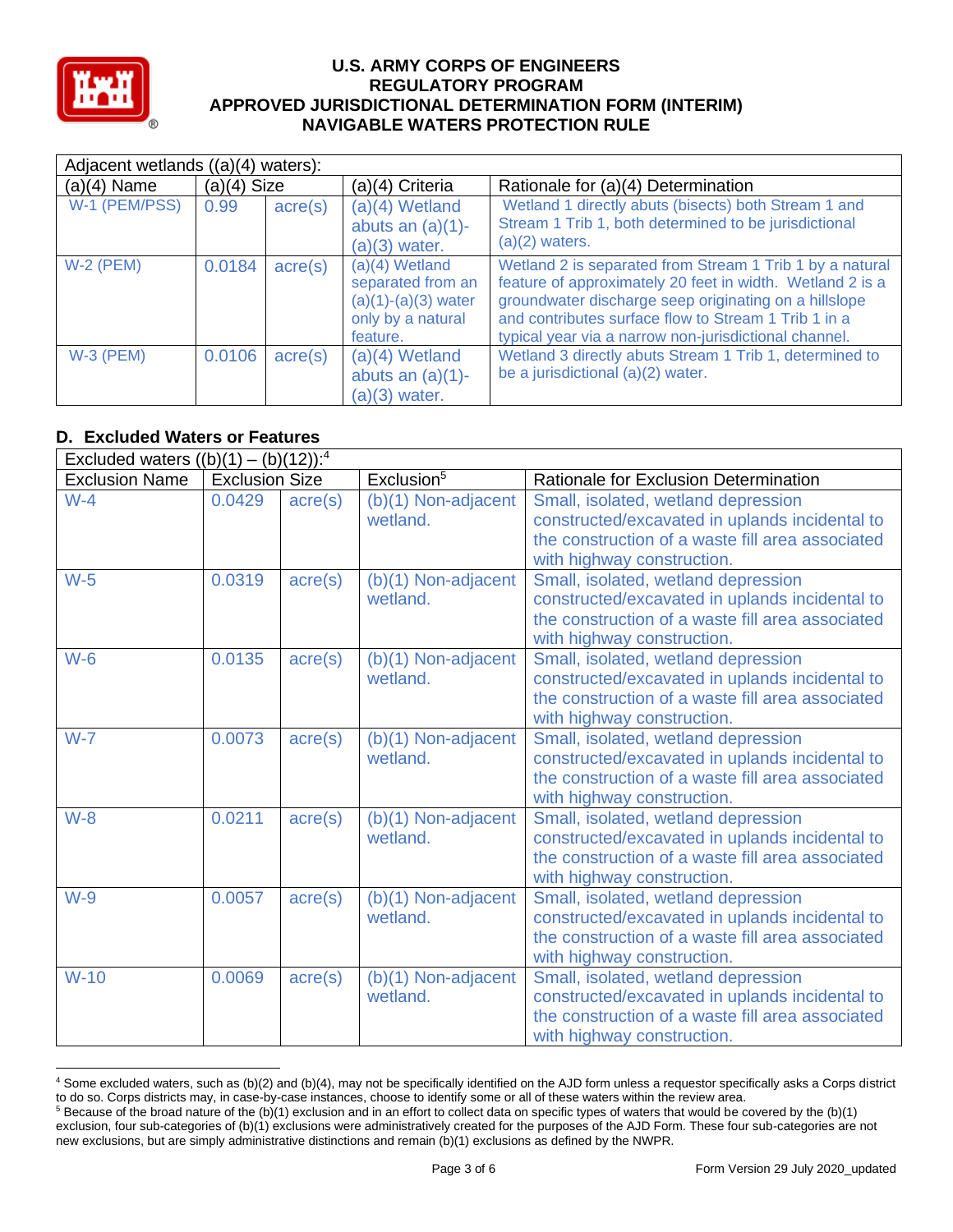

| Excluded waters $((b)(1) - (b)(12))$ : <sup>4</sup> |                       |                |                                                                                                                                                             |                                                                                                                                                                                                                                                                                                                                                                                                                                                                                                                                                                                                                              |  |  |
|-----------------------------------------------------|-----------------------|----------------|-------------------------------------------------------------------------------------------------------------------------------------------------------------|------------------------------------------------------------------------------------------------------------------------------------------------------------------------------------------------------------------------------------------------------------------------------------------------------------------------------------------------------------------------------------------------------------------------------------------------------------------------------------------------------------------------------------------------------------------------------------------------------------------------------|--|--|
| <b>Exclusion Name</b>                               | <b>Exclusion Size</b> |                | Exclusion <sup>5</sup>                                                                                                                                      | Rationale for Exclusion Determination                                                                                                                                                                                                                                                                                                                                                                                                                                                                                                                                                                                        |  |  |
| Stream 3/<br>Stream 3 Trib. 1<br>(S3 and S3T1)      | 300                   | linear<br>feet | $(b)(1)$ Surface<br>water channel that<br>does not contribute<br>surface water flow<br>directly or indirectly<br>to an $(a)(1)$ water in<br>a typical year. | Stream is intermittent at source, originating<br>from a 36" CMP culvert under the I-83 on/off<br>ramp. The intermittent reach flows for<br>approximately 36 linear and then becomes a<br>losing stream with flow sinking under deep<br>sediment deposition for approximately 264<br>linear feet prior to exiting the review area via a<br>36" CMP culvert under the PA Turnpike.<br>Stream does not contribute surface water flow<br>directly to an (a)(1) water in a typical year. No<br>surface flow in 264 linear foot reach during<br>wetter than normal conditions as documented<br>by field data and APT (2019-05-01). |  |  |
| Stream 1 Trib. 2<br>(S1T2)                          | 190                   | linear<br>feet | $(b)(3)$ Ephemeral<br>feature, including<br>an ephemeral<br>stream, swale,<br>gully, rill, or pool.                                                         | Stream channel exhibits OHWM but has no<br>surface water flow in a typical year. Stream<br>channels dry as documented by site visits and<br>submitted data from the applicant's consultant.                                                                                                                                                                                                                                                                                                                                                                                                                                  |  |  |
| Stream 1 Trib. 3<br>(S1T3)                          | 90                    | linear<br>feet | $(b)(3)$ Ephemeral<br>feature, including<br>an ephemeral<br>stream, swale,<br>gully, rill, or pool.                                                         | Stream channel exhibits OHWM but has no<br>surface water flow in a typical year. Stream<br>channels dry as documented by site visits and<br>submitted data from the applicant's consultant.                                                                                                                                                                                                                                                                                                                                                                                                                                  |  |  |
| Stream 1 Trib. 4<br>(S1T4)                          | 85                    | linear<br>feet | (b)(3) Ephemeral<br>feature, including<br>an ephemeral<br>stream, swale,<br>gully, rill, or pool.                                                           | Stream channel exhibits OHWM but has no<br>surface water flow in a typical year. Stream<br>channels dry as documented by site visits and<br>submitted data from the applicant's consultant.                                                                                                                                                                                                                                                                                                                                                                                                                                  |  |  |
| Stream 2 Trib. 3<br>(S2T3)                          | 50                    | linear<br>feet | $(b)(3)$ Ephemeral<br>feature, including<br>an ephemeral<br>stream, swale,<br>gully, rill, or pool.                                                         | Stream channel exhibits OHWM but has no<br>surface water flow in a typical year. Stream<br>channels dry as documented by site visits and<br>submitted data from the applicant's consultant.                                                                                                                                                                                                                                                                                                                                                                                                                                  |  |  |
| Stream 2 Trib. 4<br>(S2T4)                          | 105                   | linear<br>feet | $(b)(3)$ Ephemeral<br>feature, including<br>an ephemeral<br>stream, swale,<br>gully, rill, or pool.                                                         | Stream channel exhibits OHWM but has no<br>surface water flow in a typical year. Stream<br>channels dry as documented by site visits and<br>submitted data from the applicant's consultant.                                                                                                                                                                                                                                                                                                                                                                                                                                  |  |  |
| Stream 2 Trib. 5<br>(S2T5)                          | 100                   | linear<br>feet | $(b)(3)$ Ephemeral<br>feature, including<br>an ephemeral<br>stream, swale,<br>gully, rill, or pool.                                                         | Stream channel exhibits OHWM but has no<br>surface water flow in a typical year. Stream<br>channels dry as documented by site visit and<br>submitted data from the applicant's consultant.                                                                                                                                                                                                                                                                                                                                                                                                                                   |  |  |

# **III. SUPPORTING INFORMATION**

**A. Select/enter all resources** that were used to aid in this determination and attach data/maps to this document and/or references/citations in the administrative record, as appropriate.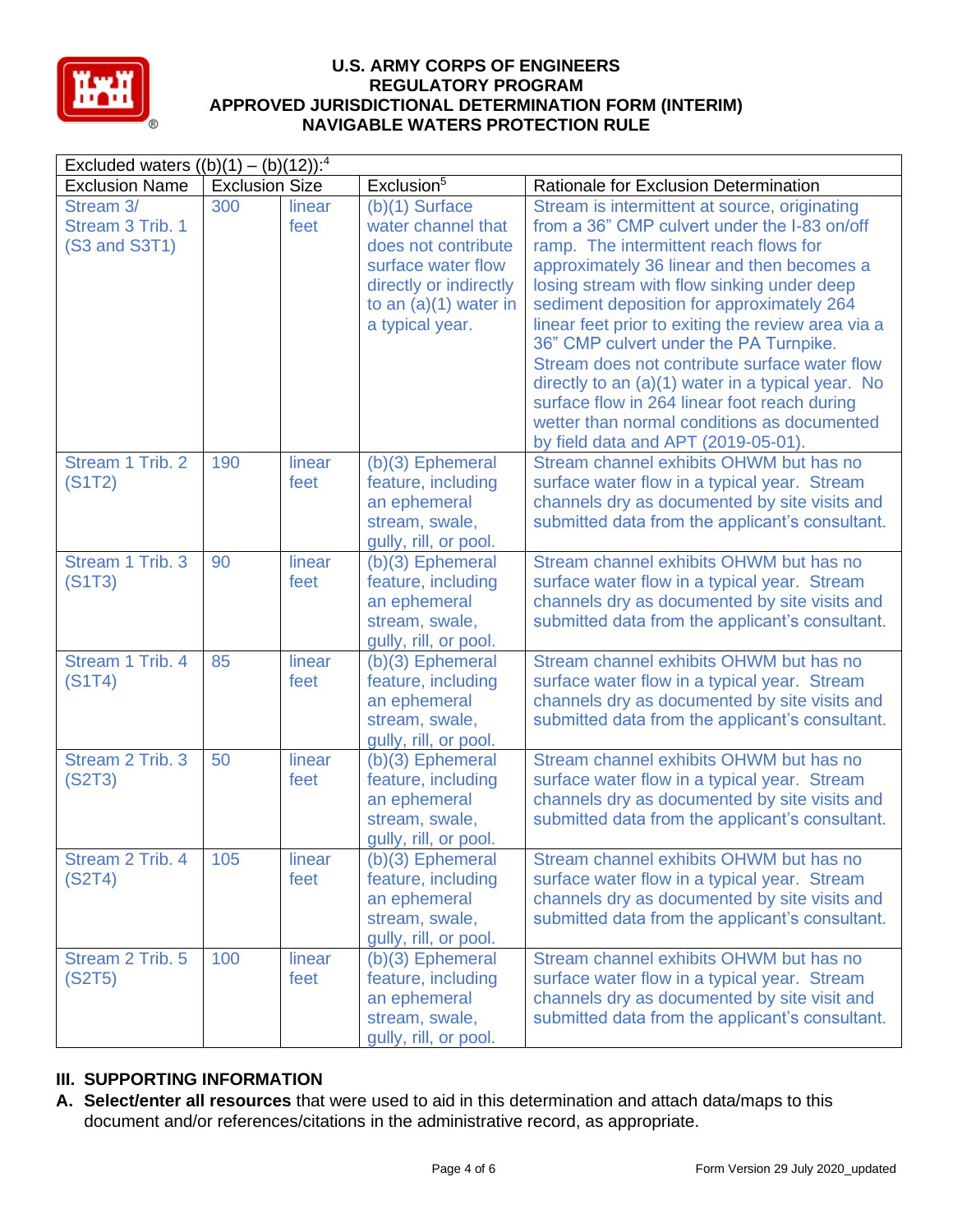

 $\boxtimes$  Information submitted by, or on behalf of, the applicant/consultant: "Jurisdictional Waters & Wetlands Delineation Report", prepared by Alpha Consulting Engineers, Inc., dated May 15, 2013. "Environmental Assessment, Fairview Crossroads Existing Conditions Characterization", prepared by LandStudies, dated July 31, 2019. "Phase 1 Bog Turtle Habitat Survey Report for Goodman Logistics Center", prepared by Charles Strunk Environmental Consultant, dated July 2013. "Wetland and Aquatic Resource Characterization for the Fairview Crossroads Development; Isolated Wetland, Herptology, Fish and Benthic Macroinvertebrate Survey Report", prepared by Normandeau Associates, Inc., dated May 2019. "Hydrologic and Hydraulic Analysis, Fairview Crossroads Joint Permit Application" prepared by LandStudies, dated July 31, 2019. "Flood Study Report for Fairview Crossroads On-Site Mitigation" prepared by LandStudies dated May 2019. "Wetland and Stream Delineation Plan, Existing Conditions, Fairview Crossroads, Fairview Township, York County, PA" sheet 1 of 1, prepared by LandStudies, dated October 26, 2018, last revised on November 25, 2020.

This information is sufficient for purposes of this AJD.

Rationale: The information provided by the applicant's consultants identified all wetlands and streams on-site including the lateral extent, provided information supporting the stream flow and wetland hydrology regime, and aerial and ground level photographs.

 $\Box$  Data sheets prepared by the Corps:

 $\boxtimes$  Photographs: Aerial and Other: Ground level color photos dated April 26, 2013, provided by Alpha Consulting Engineers, Inc.; dated September 12, 2018, and May 2019, provided by landStudies; dated May 1, 2019, provided by Normandeau Associates, Inc. Historical aerial photographs dated September 22, 1937, and May 27, 1958, and 1970, source: Penn Pilot. Google Earth 1993-2016.

- $\boxtimes$  Corps site visit(s) conducted on: September 10, 2013
- ☒ Previous Jurisdictional Determinations (AJDs or PJDs): NAB-2013-01593-P02 (Goodman Logistics Center) Preliminary JD issued on October 22, 2013.
- ☒ Antecedent Precipitation Tool: *provide detailed discussion in Section III.B*.
- ☒ USDA NRCS Soil Survey: York County, PA., 2002
- ☒ USFWS NWI maps: Lemoyne, PA., and Steelton, PA., 1987
- ☒ USGS topographic maps: Lemoyne, PA., 2016; and Steelton, PA., 2016.

| Data Source (select)              | Name and/or date and other relevant information                    |
|-----------------------------------|--------------------------------------------------------------------|
| <b>USGS Sources</b>               | $N/A$ .                                                            |
| <b>USDA Sources</b>               | $N/A$ .                                                            |
| <b>NOAA Sources</b>               | $N/A$ .                                                            |
| <b>USACE Sources</b>              | $N/A$ .                                                            |
| <b>State/Local/Tribal Sources</b> | N/A                                                                |
| <b>Other Sources</b>              | FEMA FIRM Map Panel 34, Map Number 42133C0034E, September 25, 2009 |

#### **Other data sources used to aid in this determination:**

**B. Typical year assessment(s):** Two typical year assessments were conducted using the Antecedent Precipitation Tool (APT) to support data sources utilized. The APT reports were completed for "point-intime" data sources, including the date of the Corps site visit on September 10, 2013, for purposes of evaluating a preliminary JD request; and also for May 1, 2019, representing the date of the Normadeau Associates, Inc., site visit to prepare their Wetland and Aquatic Resource Characterization for the Fairview Crossroads Development; Isolated Wetland, Herptology, Fish and Benthic Macroinvertebrate Survey Report. For the first APT report dated September 10, 2013, it was established that drier than normal